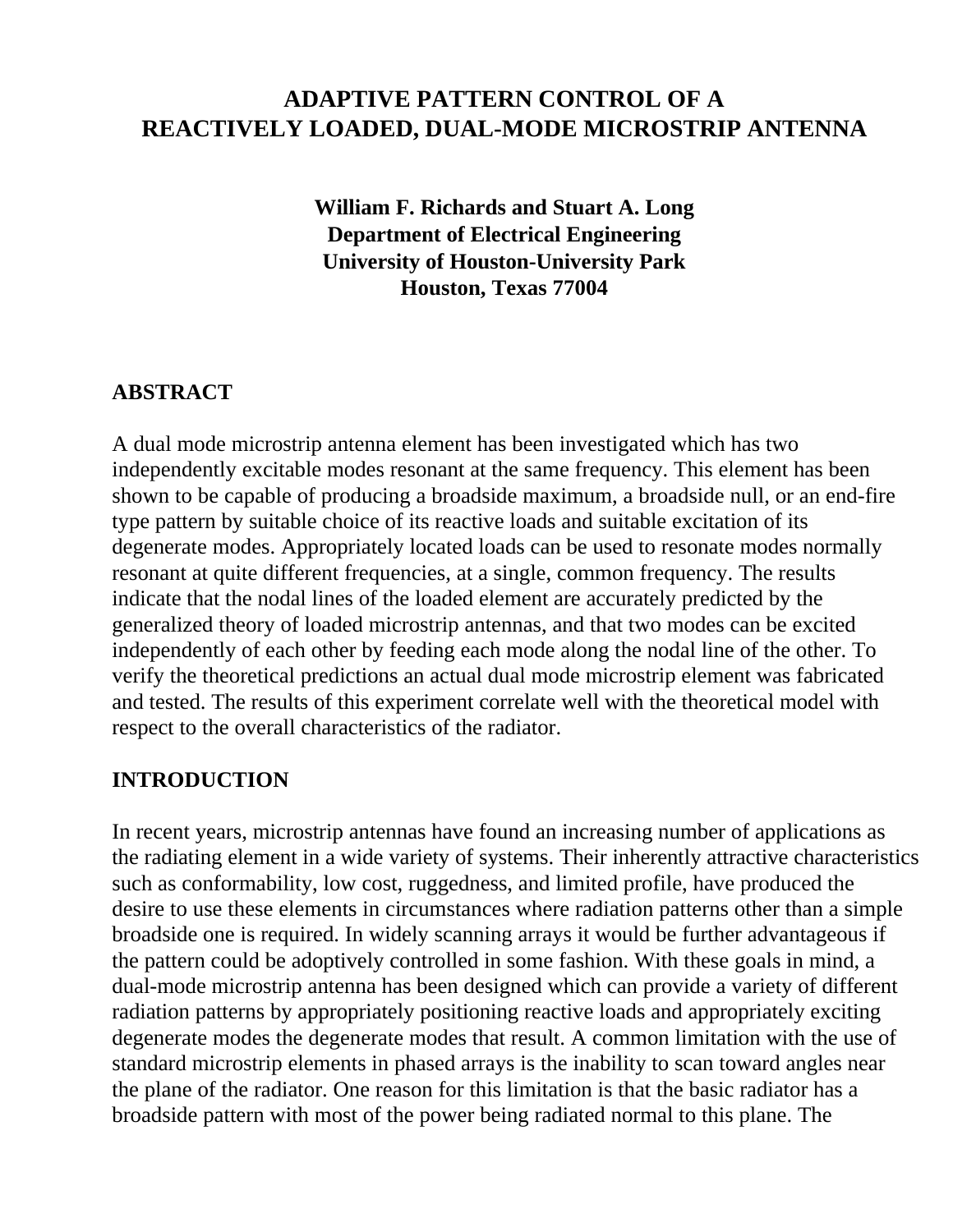modified element proposed here could be used for large scan angles and could therefore be quite valuable.

## **THEORY**

The pattern of a microstrip radiator can basically be controlled by modifying the patchedge magnetic current (voltage distribution) by synthesizing a cavity mode that gives the desired current distribution. Unfortunately, the only degrees of freedom that are available with a typical patch design are the shape of the patch and the mode that is chosen to be excited. Furthermore, the resonant cavity mode is always real and so its phase cannot be controlled. Non-real magnetic current distributions can only be realized in cases where there are two or more degenerate modes.

Several circumstances can lead to a degeneracy of modes. First, symmetry in the shape of the patch can result in modes which are essentially identical except for a physical rotation about the broadside axis. This type of degeneracy has been used previously for polarization control<sup> $(1,2,3)$ </sup>. Widespread examples include the nearly square and slightly elliptical patches used to produce circular polarization. Degeneracies can also arise between pairs of higher order modes, but practical applications of this type have not been reported. This present work is concerned instead with the use of two lower order modes. The resonant frequency of the so-called DC mode (which consists simply of a constant electric field between the patch and the ground plane) was forced upward to coincide with that of the commonly used (0,1) mode of a rectangular patch antenna. This DC mode produces maximum fields in the plane of the radiator much like that of a monopole above a ground plane since its effective magnetic current is simply a constant value around the rectangular boundary of the patch. (Note that the latter comment is based on the assumption that the ground plane is infinite, and that the dielectric is truncated abruptly at the edge of of the patch element.) These two patterns can then be combined to theoretically produce a composite end-fire pattern or be used individually to provide major coverage either in the plane of the radiator or perpendicular to it.

The problem that must first be addressed is how to force the DC mode to resonate at the same frequency as the (0,1) mode. This can be accomplished by the addition of a capacitive load with a properly chosen position and value. Resonance will occur when the series sum of the resonant reactance of the cavity, the feed reactance, and the chosen load reactance is zero  $(X_r + X_f + X_L = 0)^{(4)}$ . The behavior of each of these reactances as a function of frequency is shown in Fig. 1. The point where the curve of  $-X_f - X_i$  crosses that of  $X<sub>r</sub>$  gives the new value of resonant frequency for the (former) DC mode.

There are several other effects of this loading in addition to the increase in the resonant frequency. The magnetic current distribution is modified slightly, but for a load near the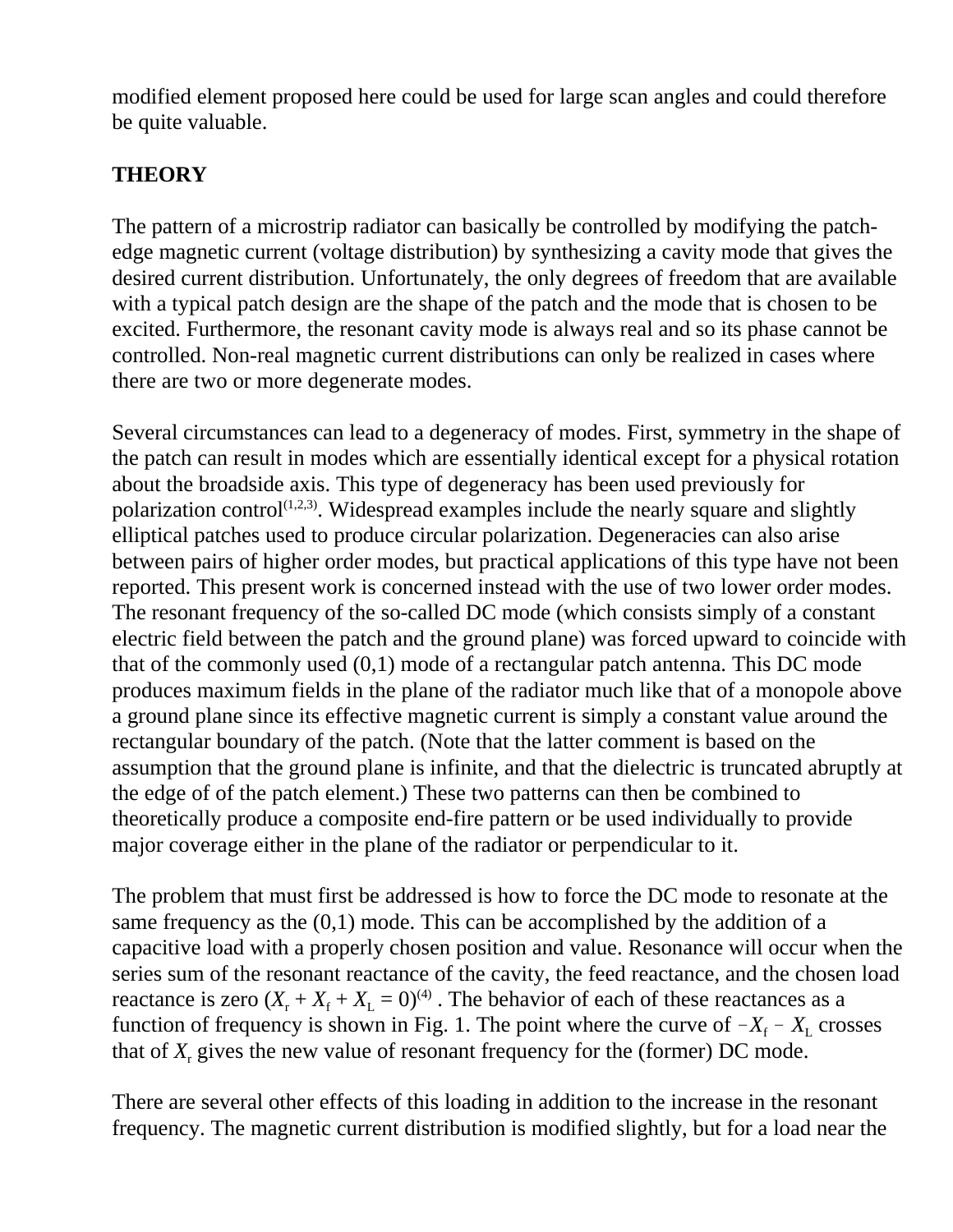center of the patch the currents simply have a small oscillatory behavior about a mean value near that of the unloaded patch, the overall result of which is little change in the far field radiation pattern. This loading also creates a new nodal curve along which the electric field is zero. For the case of a centered load this locus is a circle centered about the position of the load. This curve can be quite useful in the isolation of the two modes in that the feed of the (0,1) mode can then be located there without exciting the DC mode.

## **DESIGN**

These characteristics point toward the design of the radiator depicted in Fig. 2 which shows a square patch antenna reactively loaded at its center. The nodal curve for the loaded DC mode is shown by the dashed circle as well as the nodal lines for the  $(0,1)$  and  $(1,0)$  modes. The feed for the  $(0,1)$  mode is located on the nodal curve for the loaded DC mode as well as on the nodal line for the (1,0) mode. Similarily, the feed for the loaded DC mode is placed on the nodal line of the  $(0,1)$  mode. In addition, it must be fed in phase on both sides of the patch to avoid excitation of the (1,0) mode as well.

To illustrate the resulting isolation of the two modes, measurements of the input impedance at the (0,1) feed were made both with DC mode port open-circuited and shortcircuited. A Smith chart representation of these data is shown in Fig. 3 as well as the reverse case for measurements made at the DC feed with the (0,1) port open- and shortcircuited in Fig. 4.

The antenna shown in Fig. 2 was fabricated and its radiation patterns measured for various feed configurations. The pattern for the element just fed at the loaded DC port in the H-plane of the  $(0,1)$  mode is shown in Fig. 5. The characteristic features of a monopole over a finite ground plane are evident with a minimum field normal to the plane of the radiator and maxima at angles near the plane. Patterns taken with the element fed at the (0,1) node port exhibit typical microstrip antenna characteristics with a broad beam normal to the plane.

# **CONCLUSIONS**

Both theoretical analysis and experimental measurements have confirmed the possibility of raising the usual DC mode of a microstrip patch radiator to the resonant frequency of the (0,1) dominant mode. Use of these two degenerate modes can then result in control of the radiation pattern in an adaptive fashion.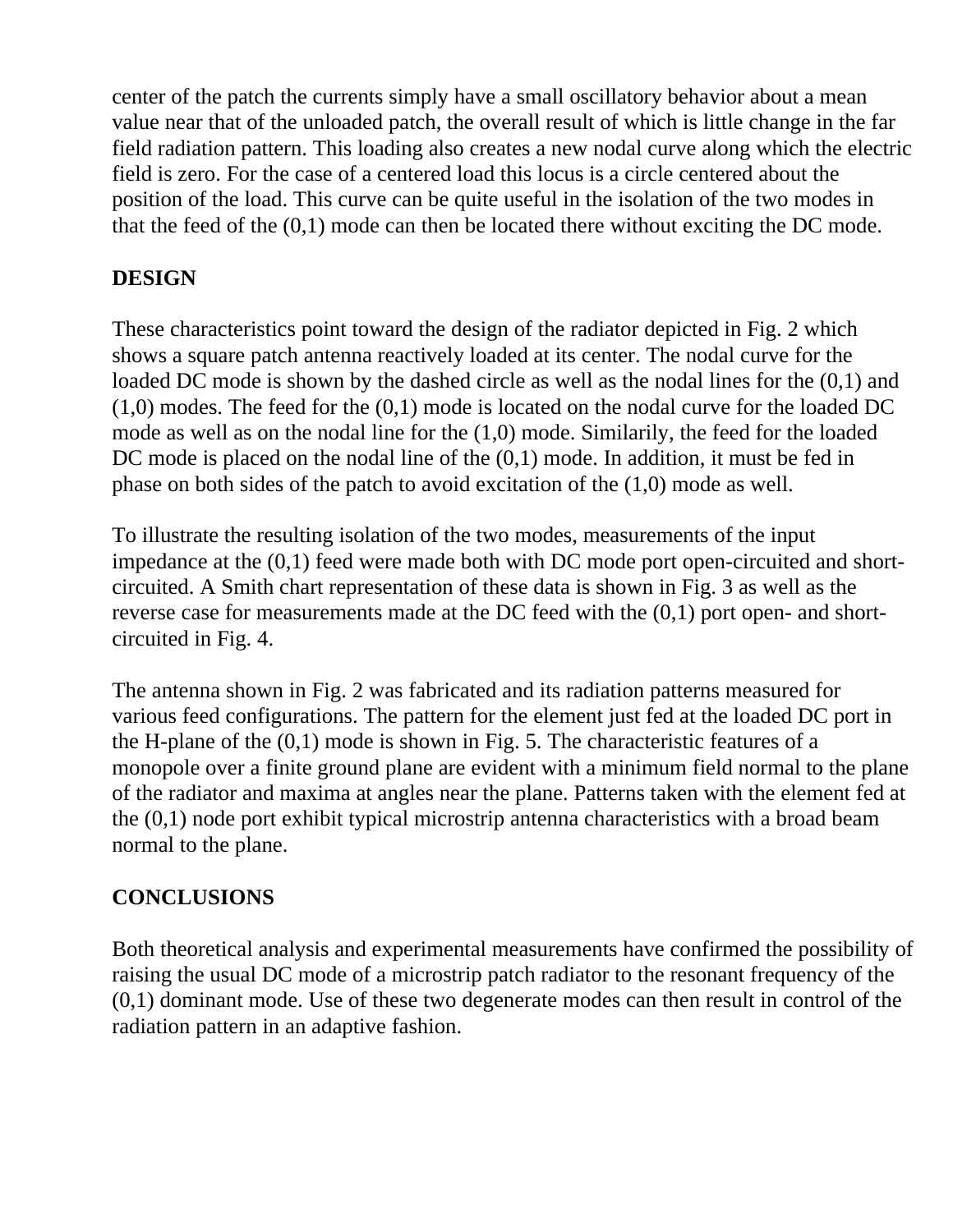#### **REFERENCES**

- [1] Richards, W. F., Lo, Y. T., "An improved theory for microstrip antennas and applications," *IEEE Trans. Antennas and Propagation*, Vol. AP-29, No. 1, pp. 38-46.
- [2] Schaubert, D. H., Farrar, F. G., Sindoris, A., Hayes, S. T., "Microstrip antennas with frequency agility and polarization diversity," *IEEE Trans. Antennas and Propagation*, Vol. AP-29, No. 1, pp. 118-123.
- [3] Long, S. A., Shen, L. C., Schaubert, D. H., Farrar, F. G., "An experimental study of the circular-polarized elliptical printed-circuit antenna," *IEEE Trans. Antennas and Propagation*, Vol. AP-29, No. 1, pp. 95-99.
- [4] Richards, W. F., and Lo, Y. T., 1983, "Theoretical and experimental investigation of a microstrip radiator with multiple lumped linear loads," *Electromagnetics*, Vol. 3, No. 3-4, pp. 371-385.



Fig. 1. Reactance components *versus* frequency for determining the resonant frequency of a loaded microstrip antenna.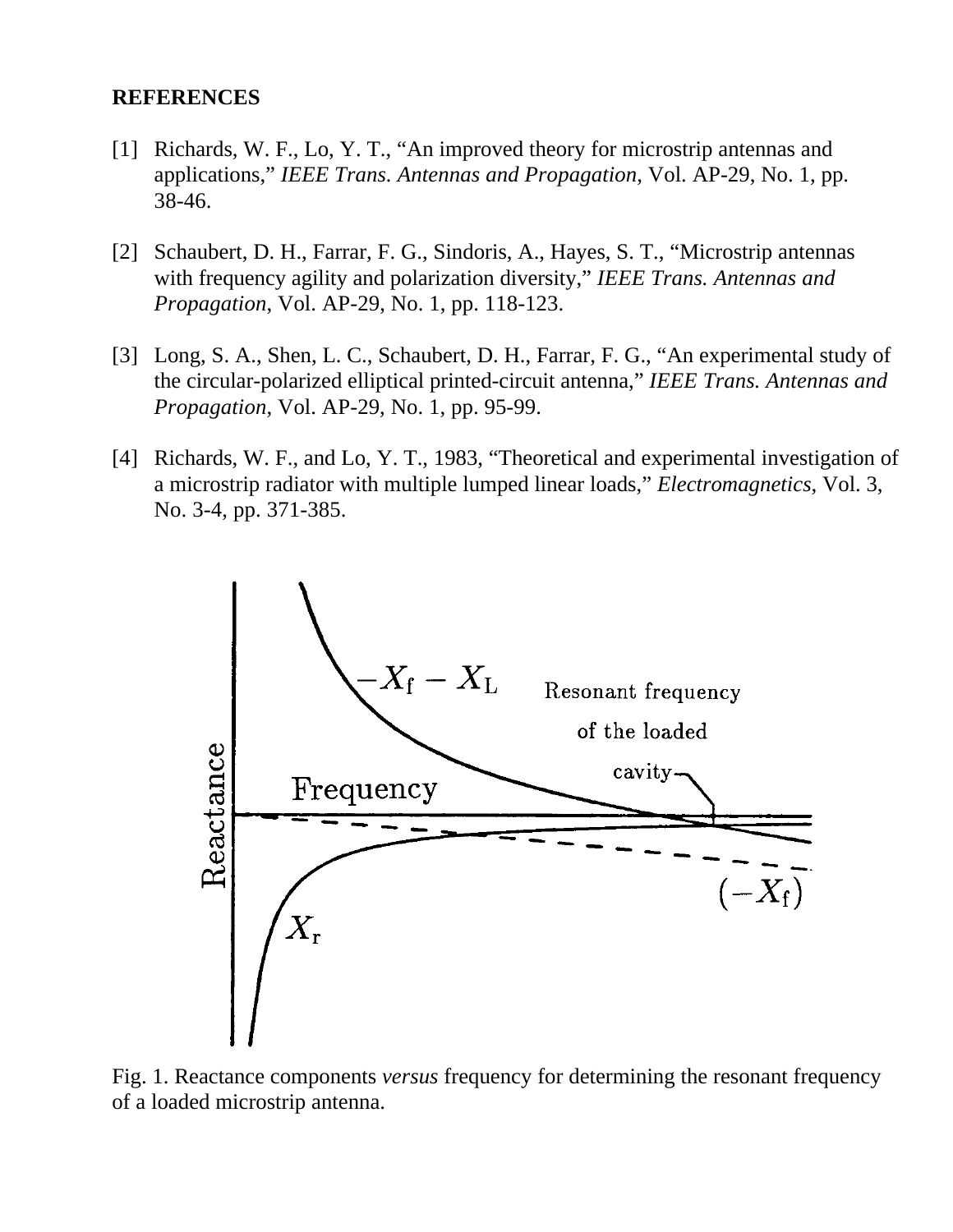

Feed for the loaded-DC mode

Fig. 2. Geometry of reactively loaded dual mode microstrip antenna.



Fig. 3. Input impedance at the (0,1) port with the loaded DC port open and short circuited.